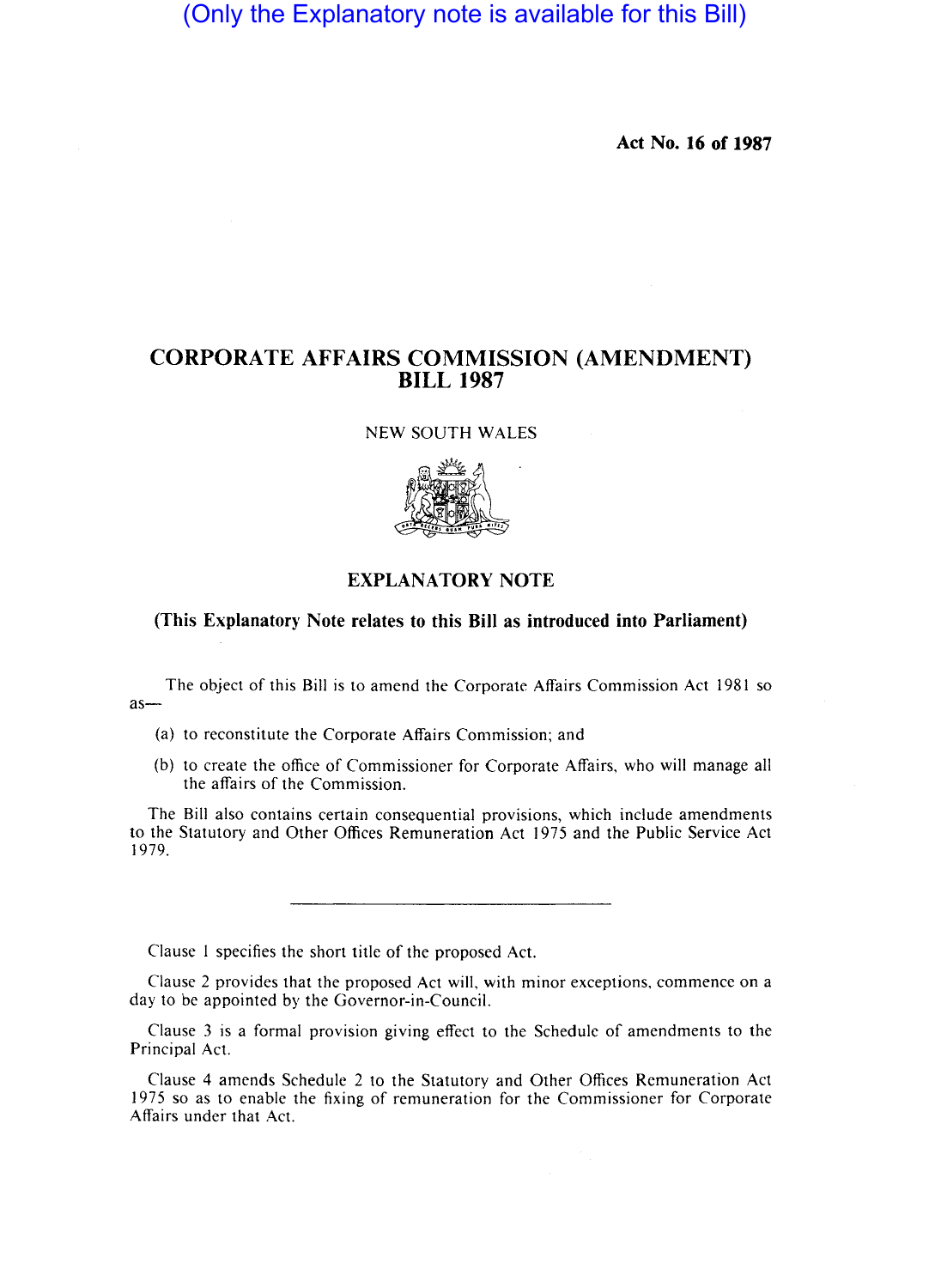Clause 5 amends Schedule 2 to the Public Service Act 1979 so as to provide that the Commissioner will exercise the functions of a department head in relation to the staff of the Commission employed unuer that Act.

Schedule I (I) substitutes the long title of the Principal Act.

Schedule 1 (2) defines "Commissioner" for the purposes of the Principal Act as meaning the Commissioner for Corporate Affairs.

Schedule  $\left( \frac{1}{3} \right)$  repeals sections 4-7 of the Principal Act and replaces them with the following proposed new sections:

- Section 4 (Constitution of Commission) reconstitutes the Corporate Affairs Commission as a corporation and sets out its corporate powers.
- Section 5 (Commissioner for Corporate Affairs) provides for the appointment of the Commissioner by the Governor-in-Council and gives effect to proposed Schedule 1A (Provisions relating to the Commissioner).
- Section 6 (Seal of Commission) makes provision for the use of the Commission's seal. and presumes the seal to have been properly used when affixed to a document.

Schedule I (4) amends section 8 of the Principal Act to make express provision for the appointment of consultants to the Commission.

Schedule 1 (5) replaces section 9 of the Principal Act with proposed section 9 (Performance of functions of Commission) providing for the affairs of the Commission to be managed by the Commissioner and for the exercise of the functions of the Commission through the Commissioner and staff of the Commission authorised by the Commissioner.

Schedule  $1(6)-(10)$  make minor consequential amendments to the Principal Act.

Schedule 1 (11) updates terms used in section 19 (1) of the Principal Act as a matter of statute law revision.

Schedule 1 (12) inserts proposed Schedule 1A (Provisions relating to the Commissioner) into the Principal Act. including provisions relating to the appointment of the Commissioner. the appointment of a person to act as Commissioner and the grounds on which the Commissioner is to be treated as having vacated office. The proposed Schedule also preserves certain employment-related entitlements for the Commissioner and a person who ceases to be Commissioner.

Schedule I (13) amends the savings and transitional provisions of the Principal Act. firstly by omitting clauses that are now obsolete or spent, and secondly by inserting the following proposed new clauses to deal with matters connected with the proposed Act:

Clause 10 links the reconstituted Commission with the former Commission, so that they are treated as the same legal entity.

Clause 11 removes the existing Commissioners from office, but certain obligations (e.g. secrecy) continue to be applicable to them.